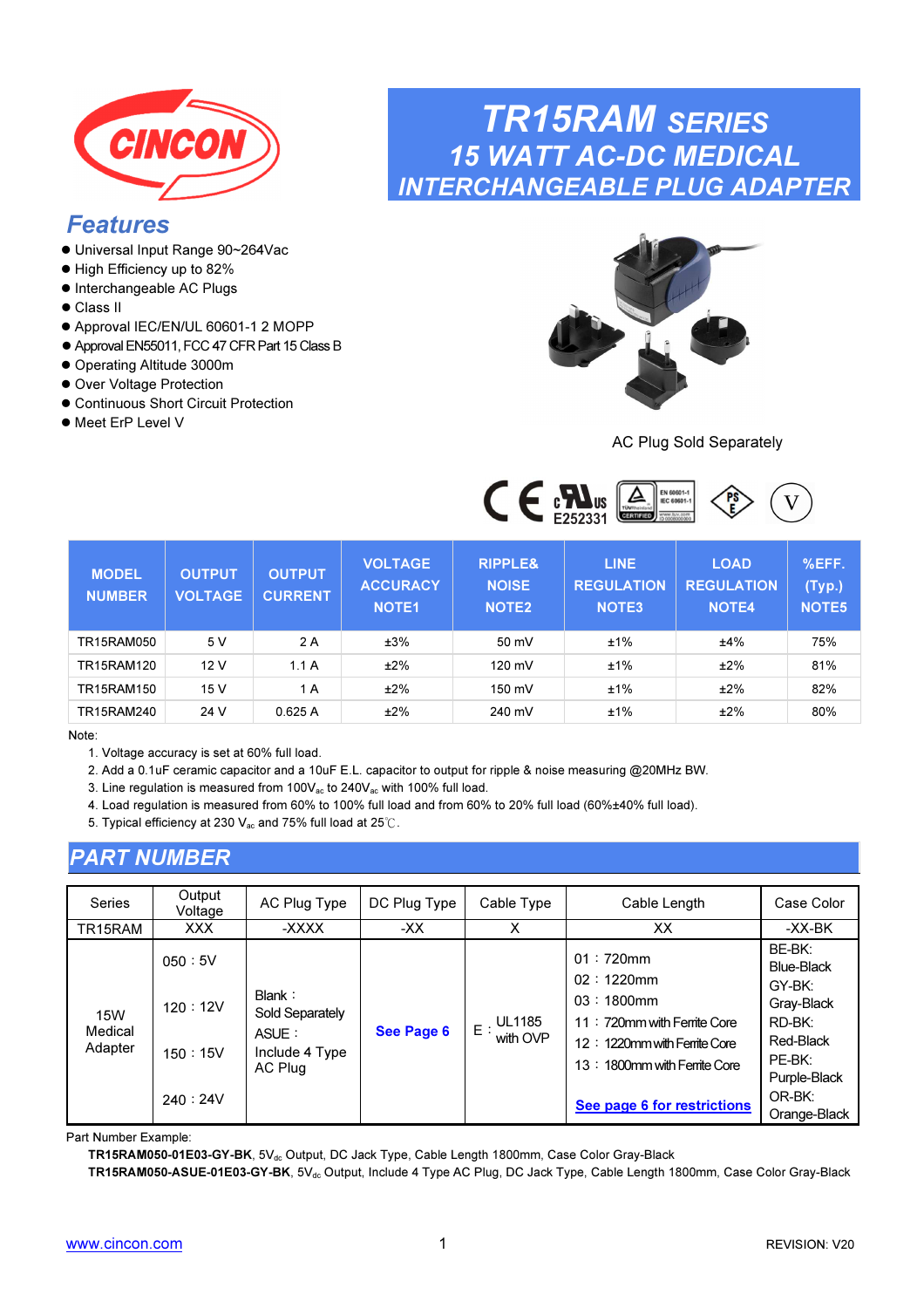



### TECHNICAL SPECIFICATIONS

(All specifications are typical at nominal input, full load at 25℃ unless otherwise noted.)

#### ABSOLUTE MAXIMUM RATINGS

| <b>PARAMETER</b>                  | <b>NOTES and CONDITIONS</b> | <b>Device</b> | Min.  | Typ. | Max. | Units    |
|-----------------------------------|-----------------------------|---------------|-------|------|------|----------|
| Input Voltage                     |                             | All           | 90    |      | 264  | $V_{ac}$ |
|                                   |                             |               | 120   |      | 370  | $V_{dc}$ |
| <b>Operating Case Temperature</b> | See Derating Curve          | All           |       |      | 70   | $\sim$   |
| Storage Temperature               |                             | All           | $-20$ |      | 85   | $\sim$   |
| <b>Operating Altitude</b>         |                             | All           |       |      | 3000 | m        |

#### INPUT CHARACTERISTICS

| <b>PARAMETER</b>               | <b>NOTES and CONDITIONS</b>                 | <b>Device</b> | Min. | Typ. | Max. | Units        |
|--------------------------------|---------------------------------------------|---------------|------|------|------|--------------|
| <b>Operating Voltage Range</b> |                                             | All           | 100  |      | 240  | $V_{\rm ac}$ |
| Input Frequency Range          |                                             | All           | 47   |      | 63   | Hz           |
| Maximum Input Current          | 100% Full load, $V_{in}$ =100 $V_{ac}$      | All           |      |      | 0.4  | Α            |
| Leakage Current                |                                             | All           |      |      | 100  | uA           |
| Inrush Current                 | $V_{in}$ =240 $V_{ac}$ , Cold start at 25°C | All           |      |      | 50   | A            |

#### OUTPUT CHARACTERISTICS

| <b>PARAMETER</b>                      | <b>NOTES and CONDITIONS</b>                                      | <b>Device</b>     | Min.  | Typ. | Max.           | <b>Units</b>  |  |
|---------------------------------------|------------------------------------------------------------------|-------------------|-------|------|----------------|---------------|--|
|                                       |                                                                  | <b>TR15RAM050</b> | 4.85  | 5    | 5.15           |               |  |
| Output Voltage Set Point              | $V_{in}$ =115 $V_{ac}$ and 230 $V_{ac}$ , $I_{o}$ =60% Full load | TR15RAM120        | 11.76 | 12   | 12.24          | $V_{dc}$      |  |
|                                       | $T_c = 25^\circ C$                                               | <b>TR15RAM150</b> | 14.7  | 15   | 15.3           |               |  |
|                                       |                                                                  | TR15RAM240        | 23.52 | 24   | 24.48          |               |  |
|                                       |                                                                  | <b>TR15RAM050</b> |       |      | $\overline{2}$ |               |  |
|                                       | $V_{in}$ =115 $V_{ac}$ and 230 $V_{ac}$ , T <sub>c</sub> =25°C   | TR15RAM120        |       |      | 1.1            |               |  |
| <b>Operating Output Current Range</b> |                                                                  | TR15RAM150        |       |      | 1              | A             |  |
|                                       |                                                                  | TR15RAM240        |       |      | 0.625          |               |  |
| <b>Holdup Time</b>                    | $V_{in} = 115V_{ac}$                                             | All               |       | 10   |                | ms            |  |
| Output Voltage Regulation             |                                                                  |                   |       |      |                |               |  |
|                                       |                                                                  | <b>TR15RAM050</b> |       |      | ±4.0           |               |  |
|                                       |                                                                  | <b>TR15RAM120</b> |       |      | ±2.0           | $\frac{0}{0}$ |  |
| Load Regulation                       | 60%±40% Full load change                                         | <b>TR15RAM150</b> |       |      | ±2.0           |               |  |
|                                       |                                                                  | TR15RAM240        |       |      | ±2.0           |               |  |
| Line Regulation                       | $V_{in}$ =100 $V_{ac}$ to 240 $V_{ac}$                           | All               |       |      | ±1.0           | $\frac{0}{0}$ |  |
|                                       |                                                                  | <b>TR15RAM050</b> |       |      | 7.14           |               |  |
|                                       |                                                                  | <b>TR15RAM120</b> |       |      | 15.8           |               |  |
| Over Voltage Protection               | TVS Component to clamp                                           | <b>TR15RAM150</b> |       |      | 18.9           | $V_{dc}$      |  |
|                                       |                                                                  | TR15RAM240        |       |      | 31.5           |               |  |
| <b>Over Current Protection</b>        | Auto recovery                                                    | All               | 110   |      | 160            | $\%$          |  |
| <b>Short Circuit Protection</b>       | Auto recovery                                                    | All               |       |      |                |               |  |
|                                       | 1. Add a 0.1uF ceramic capacitor and a 10uF                      | <b>TR15RAM050</b> |       |      | 50             |               |  |
|                                       | aluminum electrolytic capacitor to output                        | TR15RAM120        |       |      | 120            |               |  |
| Output Ripple and Noise               | 2. Oscilloscope is 20MHz band width                              | <b>TR15RAM150</b> |       |      | 150            | mV            |  |
|                                       | 3. Ambient temperature=25°C                                      | TR15RAM240        |       |      | 240            |               |  |
|                                       |                                                                  | TR15RAM050        |       |      | 2000           |               |  |
|                                       | 1. $V_{in} = 115V_{ac}$ and 230 $V_{ac}$                         | TR15RAM120        |       |      | 1100           |               |  |
| Load Capacitance                      | 2. Output is max. load<br>3. Ambient temperature=25°C            | <b>TR15RAM150</b> |       |      | 1000           | <b>uF</b>     |  |
|                                       |                                                                  | TR15RAM240        |       |      | 610            |               |  |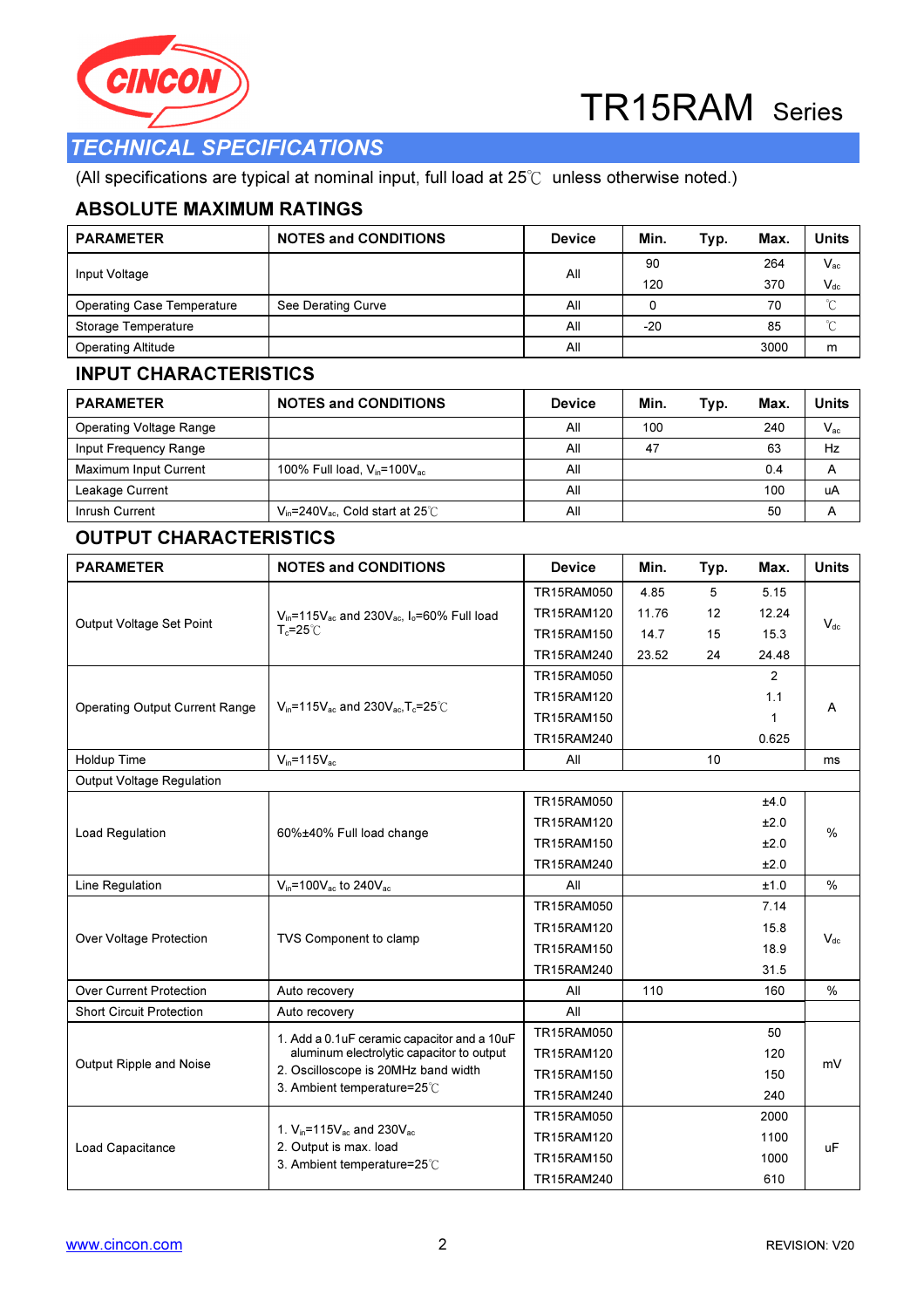

| <b>PARAMETER</b> | <b>NOTES and CONDITIONS</b>                                                            | <b>Device</b>     | Min. | Typ. | Max. | <b>Units</b> |
|------------------|----------------------------------------------------------------------------------------|-------------------|------|------|------|--------------|
|                  |                                                                                        | TR15RAM050        |      | 75   |      |              |
|                  | 1. $V_{in}$ =230 $V_{ac}$<br>2. Output is 75% full load<br>3. Ambient temperature=25°C | TR15RAM120        |      | 81   |      |              |
| Efficiency       |                                                                                        | <b>TR15RAM150</b> |      | 82   |      | %            |
|                  |                                                                                        | TR15RAM240        |      | 80   |      |              |

#### **ISOLATION CHARACTERISTICS**

| <b>PARAMETER</b>            | <b>NOTES and CONDITIONS</b> | <b>Device</b> | Min. | Typ. | Max. | Units     |
|-----------------------------|-----------------------------|---------------|------|------|------|-----------|
| Input to Output             | minute                      | All           |      |      | 4000 | V ac      |
| <b>Isolation Resistance</b> | Input to output             | All           | 100  |      |      | $M\Omega$ |

#### **FEATURE CHARACTERISTICS**

| <b>PARAMETER</b>    | <b>NOTES and CONDITIONS</b> | Device | Min. | Typ. | <b>Max</b> | Units |
|---------------------|-----------------------------|--------|------|------|------------|-------|
| Switching Frequency | Pout=max. rated power       | All    |      | 95   |            | kHz   |

#### **GENERAL SPECIFICATIONS**

| <b>PARAMETER</b>                                           | <b>NOTES and CONDITIONS</b>                                                                                                                   | <b>Device</b>                                      | Min. | Typ.                                               | Max.                            | <b>Units</b> |  |
|------------------------------------------------------------|-----------------------------------------------------------------------------------------------------------------------------------------------|----------------------------------------------------|------|----------------------------------------------------|---------------------------------|--------------|--|
| <b>MTBF</b>                                                | $I_0$ =100%; T <sub>a</sub> =25°C per MIL-HDBK-217F                                                                                           | All                                                | 200  |                                                    |                                 | k<br>hours   |  |
| Humidity                                                   | All<br>Non-condensing<br>93                                                                                                                   |                                                    |      |                                                    |                                 |              |  |
| Shock                                                      | Meet MIL-STD-810F Table 516.5, Table<br>516.5-1 10ms, each axis 3 times $(\pm X \cdot \pm Y \cdot$<br>All<br>75<br>$\pm Z$ axis)              |                                                    |      |                                                    |                                 | g            |  |
| Vibration                                                  | Meet MIL-STD-810F Table 514.5C-<br>VIII, 15~2000Hz, $X \cdot Y \cdot Z$ axis, 1 hour<br>(each axis),. Total 3 hrs.                            | All                                                |      | 4                                                  |                                 | g            |  |
| Weight                                                     |                                                                                                                                               | All                                                |      | 130                                                |                                 | g            |  |
| <b>Dimensions</b>                                          |                                                                                                                                               | All                                                |      | 3.173x1.885x1.704 inches<br>(80.60x47.90x43.30 mm) |                                 |              |  |
| <b>Safety</b>                                              | Class II, IEC 60601-1:2005+CORR.1:2006+CORR.2:2007+A1:2012<br>EN 60601-1:2006+A11:2011+A1:2013+A12:2014<br>ANSI/AAMI ES 60601-1:2005 (Ed.3.0) |                                                    |      |                                                    |                                 | Ed.3.1       |  |
| <b>EMC Emission</b>                                        | EN 55011:2009+A1:2010, Class B, EN 61000-3-2:2014 and EN 61000-3-3:2013, FCC 47 CFR Part 15                                                   |                                                    |      |                                                    |                                 |              |  |
| <b>Conducted Disturbance</b>                               | EN 55011:2009+A1:2010, Class B, FCC 47 CFR Part 15                                                                                            |                                                    |      |                                                    |                                 |              |  |
| <b>Radiated Disturbance</b>                                |                                                                                                                                               | EN 55011:2009+A1:2010, Class B, FCC 47 CFR Part 15 |      |                                                    |                                 |              |  |
| <b>Power Harmonics</b>                                     | EN 61000-3-2:2014                                                                                                                             |                                                    |      |                                                    |                                 |              |  |
| <b>Voltage Fluctuations</b>                                | EN 61000-3-3:2013                                                                                                                             |                                                    |      |                                                    |                                 |              |  |
| <b>EMC Immunity</b>                                        | EN 60601-1-2:2015, IEC 61000-4-2, 3, 4, 5, 6, 8, 11                                                                                           |                                                    |      |                                                    |                                 |              |  |
| Electrostatic Discharge (ESD)                              | IEC 61000-4-2:2008, Air Discharge: ±15kV, Contact Discharge: ±8kV                                                                             |                                                    |      |                                                    |                                 | Criteria A   |  |
| Radio-Frequency, Continuous<br><b>Radiated Disturbance</b> | IEC 61000-4-3:2010                                                                                                                            |                                                    |      |                                                    |                                 | Criteria A   |  |
| Electrical Fast Transient (EFT)                            | IEC 61000-4-4:2012, ±2kV                                                                                                                      |                                                    |      |                                                    |                                 | Criteria A   |  |
| Surge                                                      | IEC 61000-4-5:2014, L-N: ±1kV                                                                                                                 |                                                    |      |                                                    |                                 | Criteria A   |  |
| Conducted disturbances, induced<br>by RF fields            | IEC 61000-4-6:2013                                                                                                                            |                                                    |      |                                                    |                                 | Criteria A   |  |
| Power frequency magnetic field                             | IEC 61000-4-8:2009                                                                                                                            |                                                    |      |                                                    |                                 | Criteria A   |  |
| Voltage dips                                               | IEC 61000-4-11:2004, Dips: 30% reduction, Dips: 100% reduction                                                                                |                                                    |      |                                                    |                                 |              |  |
| Voltage interruptions                                      | IEC 61000-4-11:2004, 100% reduction                                                                                                           |                                                    |      |                                                    |                                 |              |  |
| <b>Application Note Link</b>                               |                                                                                                                                               |                                                    |      |                                                    | <b>TR15RAM Series App Notes</b> |              |  |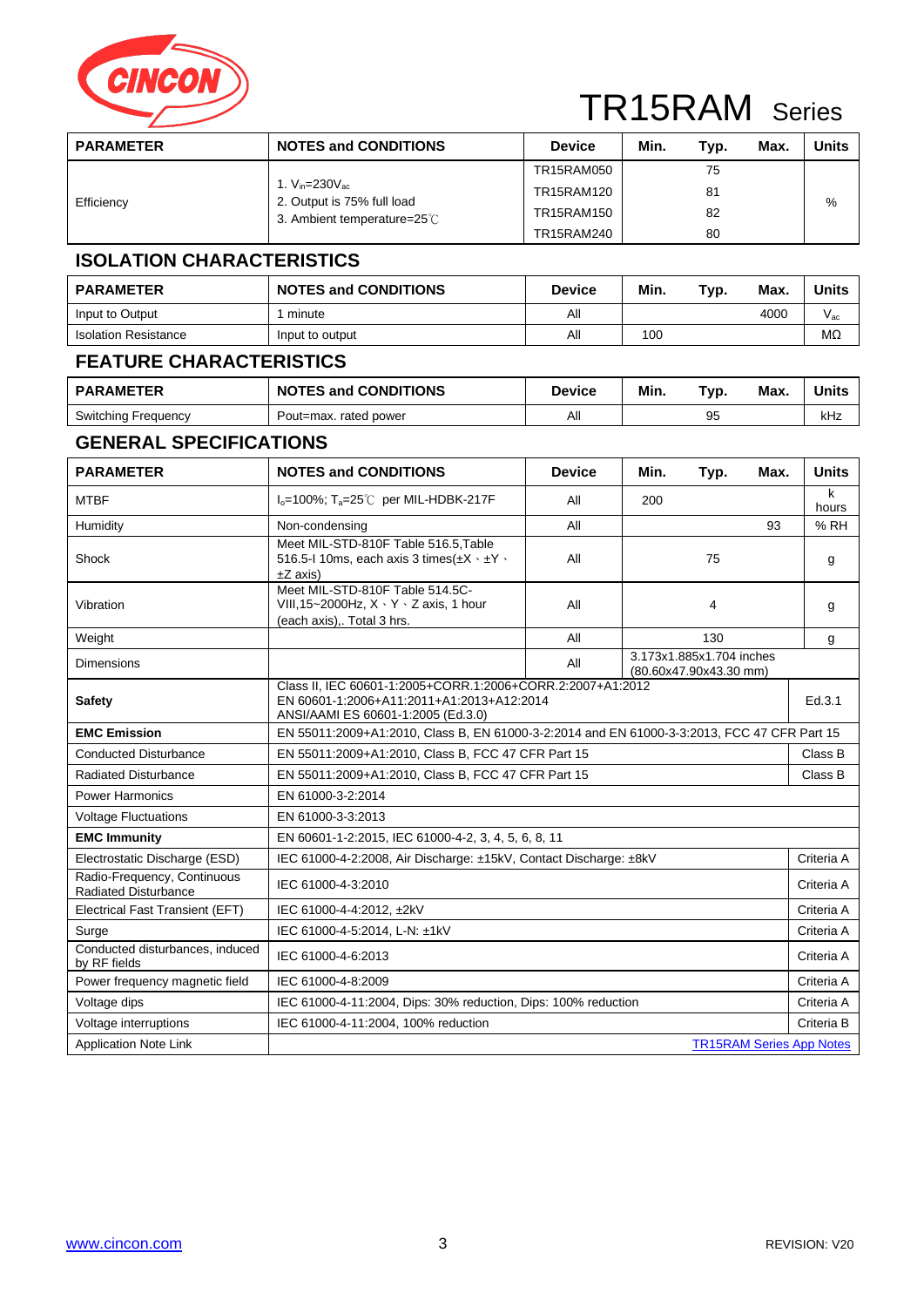

#### Power Derating Curve



#### Performance Data







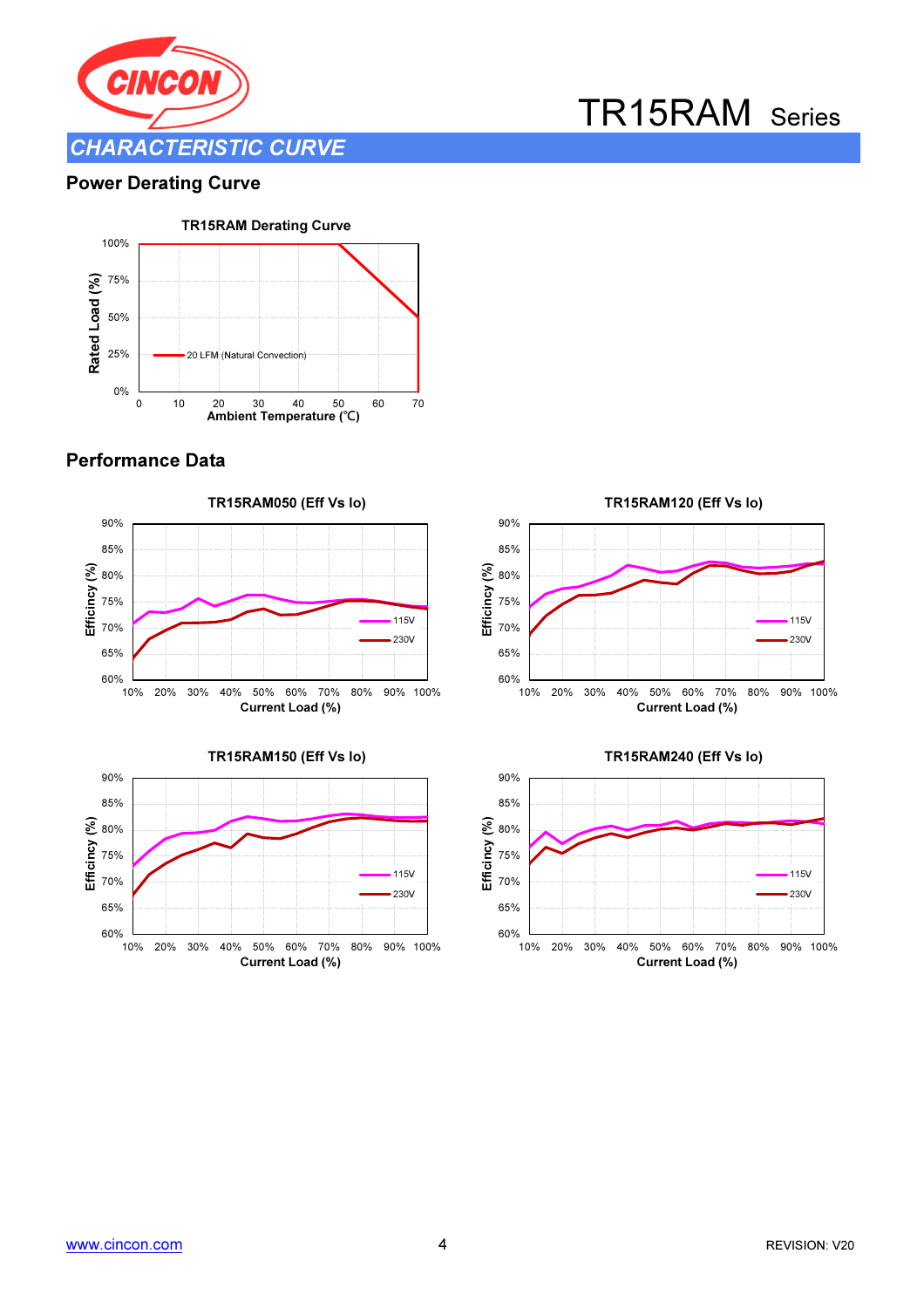



|             |                  |                   | <b>INTERCHANGEABLE AC PLUG SPECIFICALLY for TR15RAM (SOLD SEPARATELY)</b> |                     |
|-------------|------------------|-------------------|---------------------------------------------------------------------------|---------------------|
| <b>TYPE</b> | ⊟<br>⊟           | TR30RAM/TR15RA-A  |                                                                           |                     |
|             | $U.K$ type $(U)$ | American type (A) | European type (E)                                                         | Australian type (S) |
| ORDER NO.   | AC PLUG RA-U     | AC PLUG RA-A      | AC PLUG RA-E                                                              | AC PLUG RA-S        |